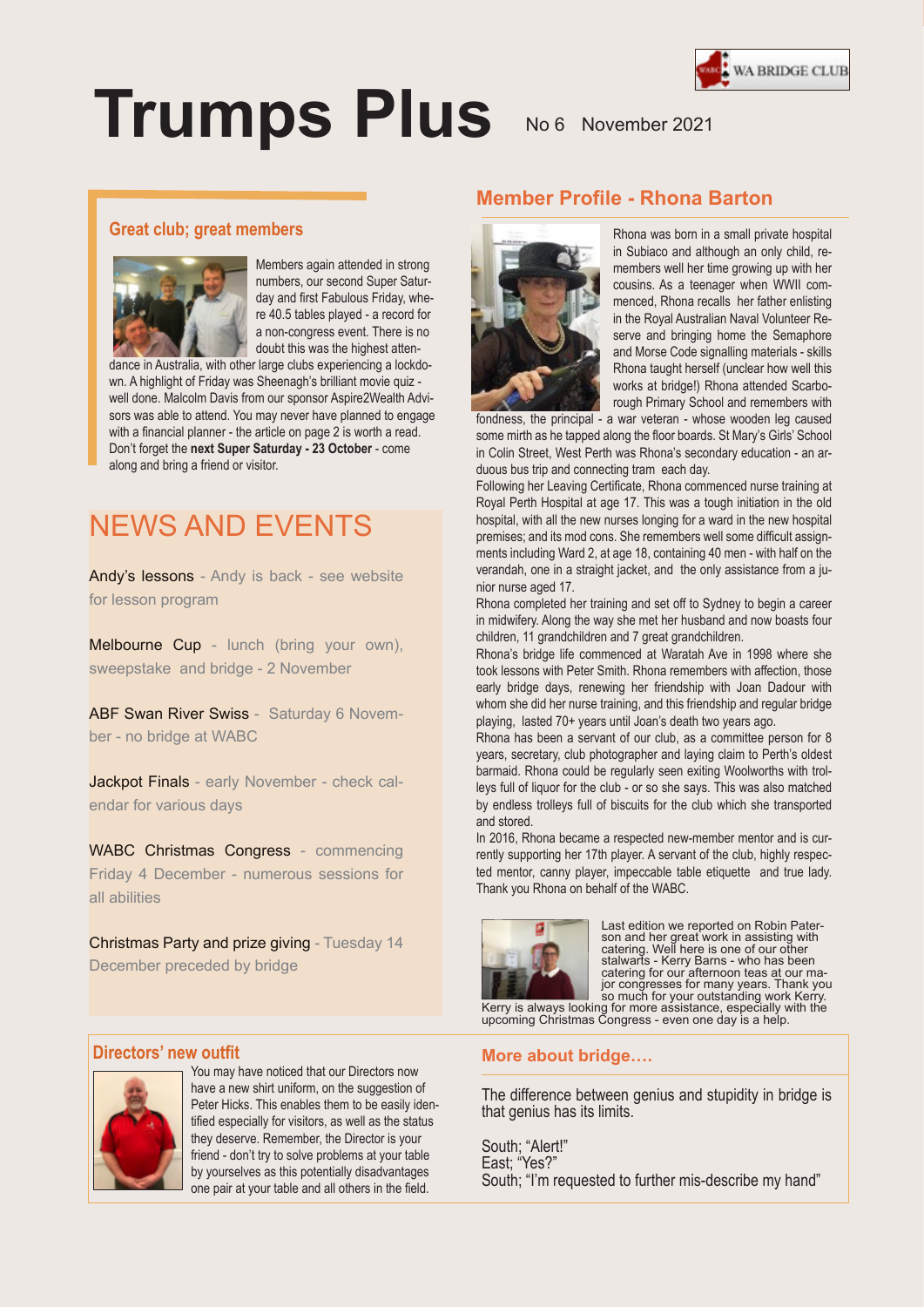#### **WABC Interclub Teams success…pending**

Stay tuned over the next few weeks. Our interclub Open and Novice teams have unofficially won the championship even with some matches remaining. The Intermediate team is also well in the hunt.

#### **New members;**

Welcome to Jennifer Mullin, Angie Somic, Margaret Pass, Angela Carroll, Gwendolyn Wood, Ian Campbell, Joan Milne and Graham Wood.

#### **In Memoriam**

Diana Deykin and Ted Sakashita

**Partnerships #\*+#!!**



I'm sure this would not be any of our members. Maybe these two need to read about the Keller Convention on page 3.

#### **Melbourne Cup**



The mighty race occurs on Tuesday 2 November. You might remember I had a good win on

Vow and Declare in 2019. If you have a few spare dollars you could do a lot worse than backing Realm of Flowers at \$18; best outsider is Young Werther.

#### **New definition of 'work'**

There's a story going around that on census evening in August, one of our well known member's husband was diligently completing the form for each member of the household. Confronting the question of how many hours a week his wife 'worked' he ticked 40+ hours a week, with tongue in cheek. Yes, that would be pretty close Carla - but apparently you haven't got a traditional job!

#### **Making retirement easier…a familiar story?**



"Having looked forward to retirement for years, it was difficult to accept that two people who had happily spent decades living together could spend so much of their time arguing over money.

"Enough", I cried in frustration. "We need someone who can tell us just how much you can spend on a new car to tow the caravan and how much I can spend on updating a 21 year old kitchen, I said.

Within days we were in the office of a local financial planner who no doubt had heard it all before. The starting point he said, was to determine just how much money we had saved for retirement and then determine if it was in the most tax effective location....superannuation.

From there he explained we needed to be proactive in our investment choices without taking too much risk. For example leaving our retirement funds earning next to no interesst might make us feel safe but was probably not a wise investment in the long term.

He then set us some homework. We both had to go away and write down the ten most important things we sought out of our retirement - without consulting each other.

At our second meeting with our financial planner, we were surprised to learn how similar our lists were. Top of both our lists was not to run out of money in retirement, to which our financial planner just laughed. This was easily done he said - just make sure you never spend more than the income your investments bring in. The best way to achieve this? Sit down with me each year and we'll work out how much money your investments have made and we'll set your expenditure accordingly.

It soon became obvious that my husband wanted to leave a substantial legacy to our children whereas I did not. After much discussion we finally agreed we would both be happy if the children inherited the family home. If there were extra funds to be left to them, that was well and good, but not a priority.

Another key area of contention was what to do if we needed additional care and more importantly, what we would do if one or both of us needed to move into an age care facility. Again our financial planer had talked many people through these issues and we felt much more relaxed once we had discussed all the options. It seems like lots of people face these same issues every day.

As our financial planner pointed out to us, the fact that we owned a substantial family home in a capital city, was almost like a financial safety net for us, and we could also use the downsizer rules to boost our superannuation if needed. Interestingly, the areas that had caused the most arguments were the easiest to solve. Once we worked out how much was in the kitty to support us in retirement, we both agreed to spend a bit less on the new kitchen and car. With our money dispute resolved for now, and with a financial plan for our future, we were both happy we made the decision to seek expert advice from the financial planner".

If you or any of your friends and family need assistance, please give our sponsors a call. They can also help unravel the issues with moving into over-55s and care facilities. While Malcolm might not be a marriage counsellor, car salesman or kitchen rennovator, he is good at looking after your wealth and future happiness.

#### **What sort of bridge personality are you?**



As we all know, personalities and moods play an important role in successful bridge play. We have managed to secure, at some expense, a reliable psycho-emotional bridge test to determine your critical personality traits and how you are likely to approach your bidding and other difficult playing situations. We'd love to receive your feedback, especially how long your diagnosis took.